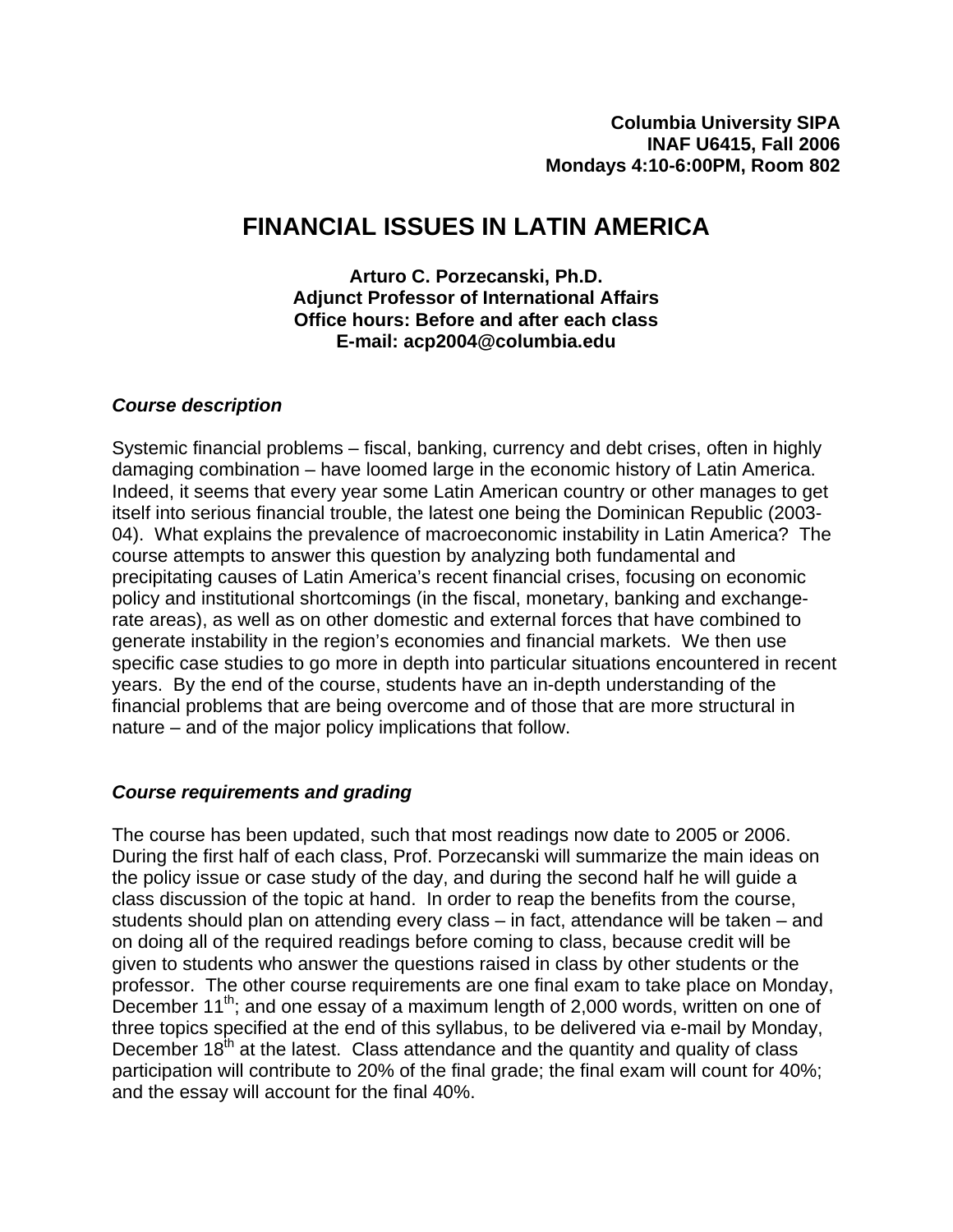## *Schedule and reading*

## **September 11: The critical role of financial issues**

*Required readings:*

- 1. Anoop Singh et al., "Stabilization and Reform in Latin America: A Macroeconomic Perspective on the Experience Since the Early 1990s," IMF Occasional Papers #238 (Washington, DC: IMF, 2005), Chapter II ("Taking Stock"), pp. 3-25.
- 2. Anoop Singh, "Macroeconomic Volatility: The Policy Lessons from Latin America," IMF Working Paper WP/06/166, July 2006.

## **September 18: Fiscal fundamentals**

*Required readings:*

- 1. Anoop Singh et al., "Stabilization and Reform in Latin America," op. cit., Chapter III ("Fiscal Sustainability"), pp. 26-44.
- 2. Luiz de Mello and Nanno Mulder, "Fiscal Adjustment in Latin America: Trends and Stylized Facts," in Luiz de Mello, editor, Challenges to Fiscal Adjustment in Latin America (Paris: OECD, 2006), pp. 19-41.
- 3. Ricardo Hausmann, "Good Credit Ratios, Bad Credit Ratings: The Role of Debt Structure," in George Kopits, editor, Rules-Based Fiscal Policy in Emerging Markets (New York: Palgrave MacMillan, 2004), pp. 30-52.
- 4. Sebastián Briozzo, "The Importance of Going Local: Shifting Away from Foreign Currency Sovereign Debt in Latin America," in Sovereign Ratings in Latin America (New York: Standard & Poor's, September 2005), pp. 7-12.

## **September 25: Monetary and exchange-rate policies**

*Required readings:*

- 1. Anoop Singh, et al., "Stabilization and Reform in Latin America," op. cit., Chapters IV ("Monetary and Exchange Rate Regimes") and VI ("Financial Dollarization in Latin America"), pp. 45-62 and 79-89.
- 2. Inter-American Development Bank, Unlocking Credit: The Quest for Deep and Stable Bank Lending (Washington, DC: IADB, 2004), Chapter 4 ("Financial Dollarization"), pp. 49-65.

## **October 2: Monetary and exchange-rate policies, cont'd**

*Required readings:*

1. Agustín Carstens and Luis I. Jácome, "The 1990s Institutional Reform of Monetary Policy in Latin America," Banco Central de Chile Working Paper #343, December 2005.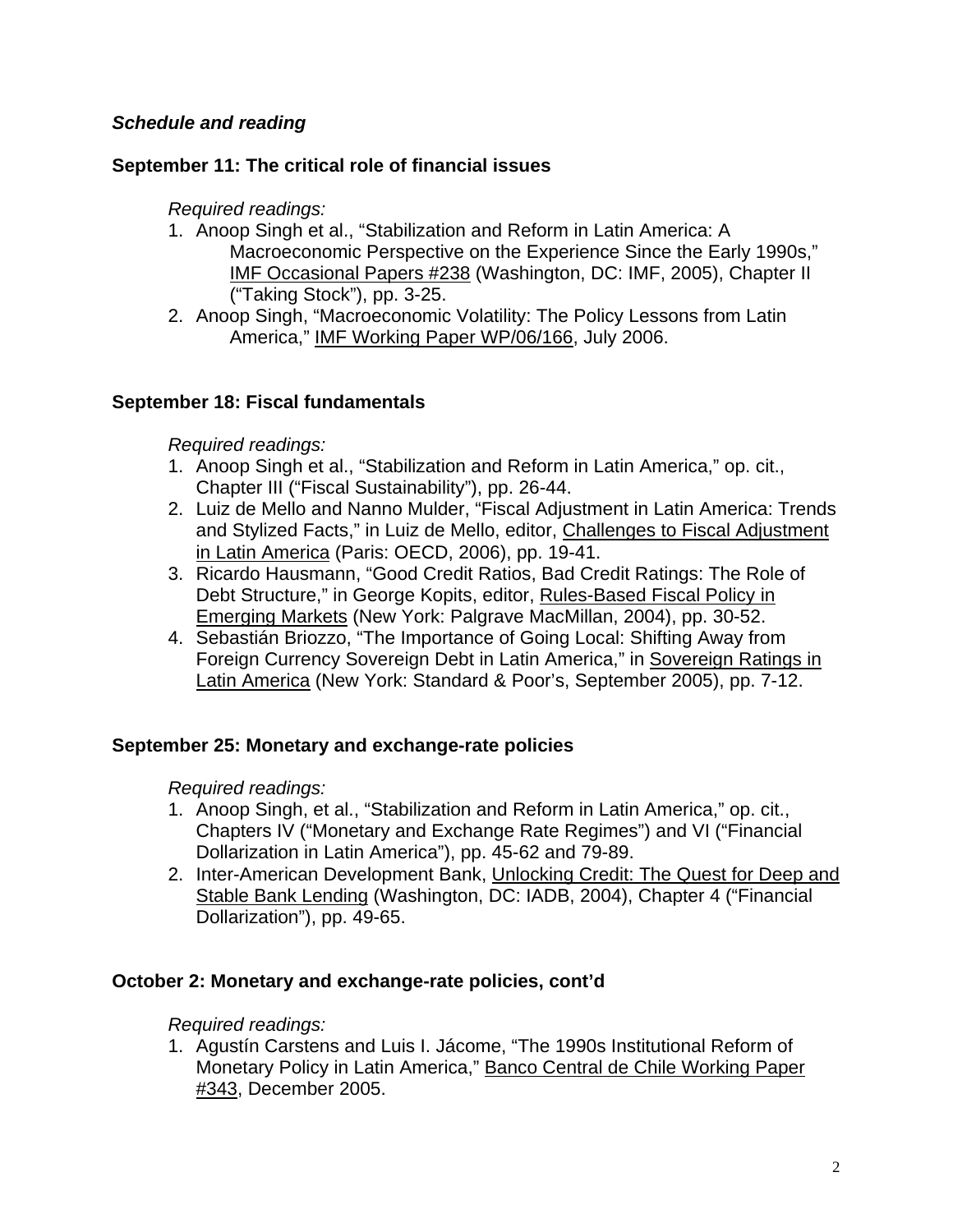- 2. IMF, World Economic Outlook September 2005 (Washington, DC: IMF, 2005), Chapter IV ("Does Inflation Targeting Work in Emerging Markets?"), pp. 161-186.
- 3. Sebastián Edwards, "Exchange Rate Policies in Latin America: Fads, Fashions and Disappointments," draft, August 2005.

# **October 9: Banking crises**

*Required readings*:

- 1. Anoop Singh, et al., "Stabilization and Reform in Latin America," op. cit., Chapter V ("Latin American Financial Systems: Crises and Reforms") pp. 63- 78.
- 2. Inter-American Development Bank, Unlocking Credit, op. cit., Chapters 3 ("Determinants and Characteristics of Banking Crises"), 5 ("Banking Crisis Resolution") and 10 ("Foreign Banks"), pp. 29-48, 67-83 and 129-139.

# **October 16: Role of capital flows**

*Required readings:*

- 1. Anoop Singh, et al., "Stabilization and Reform in Latin America," op. cit., Chapter VII ("External Vulnerabilities"), pp. 90-105.
- 2. World Bank, Global Development Finance 2006 (Washington, DC: World Bank, 2006), Vol. 1, Chapter 5 ("Challenges in Managing Capital Flows"), pp. 139-168.
- 3. Pablo E. Guidotti, Federico Sturzenegger and Agustín Villar, "On the Consequences of Sudden Stops," Economía, Spring 2004, pp. 171-214.
- 4. Graciela Kaminsky, Carmen Reinhart and Carlos Vegh, "The Unholy Trinity of Financial Contagion," Journal of Economic Perspectives, Fall 2003, pp. 51- 74.

## **October 23: Case study: Local bond markets in Mexico and elsewhere**

*Required readings:*

- 1. Serge Jeanneau and Camilo E. Tovar, "Domestic Bond Markets in Latin America: Achievements and Challenges," BIS Quarterly Review, June 2006, pp. 51-64.
- 2. Camilo E. Tovar, "International Government Debt Denominated in Local Currency: Recent Developments in Latin America," BIS Quarterly Review, December 2005, pp. 109-118.
- 3. Serge Jeanneau and Carlos Pérez Verdia, "Reducing Financial Vulnerability: The Development of the Domestic Government Bond Market in Mexico," BIS Quarterly Review, December 2005, pp. 95-107.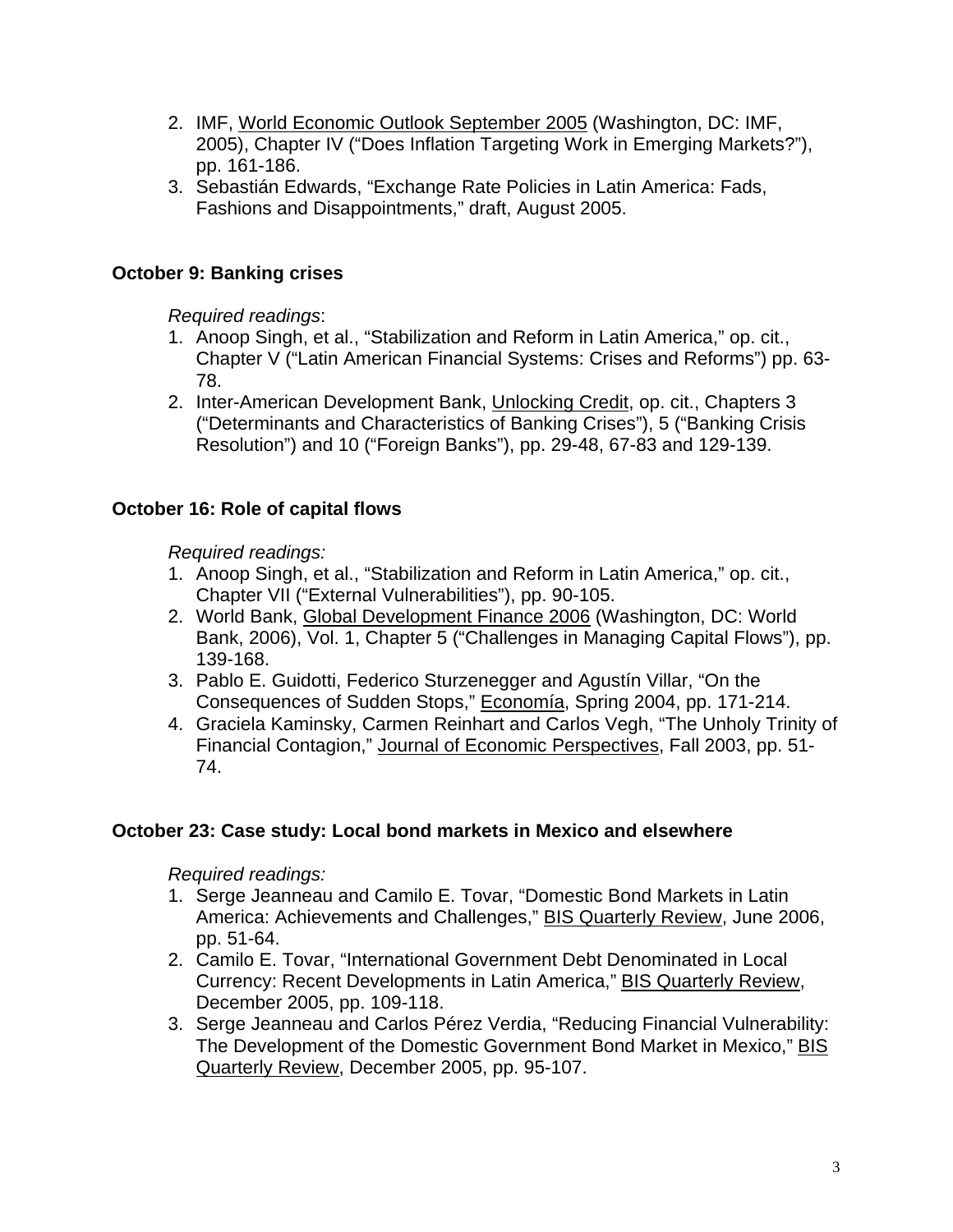## **October 30: Case study: Inflation targeting in Chile and Peru**

#### *Required readings:*

- 1. José De Gregorio, et al., "Flexible Exchange Rate with Inflation Targeting in Chile: Experience and Issues," draft, May 2005.
- 2. Adrián Armas and Francisco Grippa, "Targeting Inflation in a Dollarized Economy: The Peruvian Experience," IADB Working Paper #538, September 2005.

#### **November 6: No class meeting: Academic Holiday**

#### **November 13: Case study: The "hard" peg in Argentina**

#### *Required readings:*

- 1. Michael Mussa, Argentina and the Fund: From Triumph to Tragedy (Washington, DC: IIE, July 2002), Chapters 1, 2 and 3, pp. 1-52.
- 2. Arturo C. Porzecanski, "Argentina: The Root Cause of the Disaster," ABN AMRO Emerging Markets Fortnightly, July 24, 2002, pp. 1-6.
- 3. Guillermo A. Calvo, Alejandro Izquierdo and Ernesto Talvi, "Sudden Stops, the Real Exchange Rate and Fiscal Sustainability: Argentina's Lessons," in Volbert Alexander et al., editors, Monetary Unions and Hard Pegs (New York: Oxford Univ. Press, 2004), pp. 151-181.

#### **November 20: Case study: Banking crisis in Venezuela**

*Required reading:* Ruth de Krivoy, Collapse: The Venezuelan Banking Crisis of 1994 (Washington, DC: Group of Thirty, 2000), Chapters 1-5, pp. 1-194.

## **November 27: Case study: Capital controls in Brazil and Chile**

#### *Required readings:*

- 1. Bernardo S. de M. Carvalho and Márcio G.P. Garcia, "Ineffective Controls on Capital Inflows Under Sophisticated Financial Markets: Brazil in the Nineties," NBER Working Paper #12283, May 2006.
- 2. Kevin Cowan and José de Gregorio, "International Borrowing, Capital Controls and the Exchange Rate: Lessons from Chile," NBER Working Paper #11382, May 2005.
- 3. Kristin J. Forbes, "The Microeconomic Evidence on Capital Controls: No Free Lunch," NBER Working Paper #11372, May 2005.